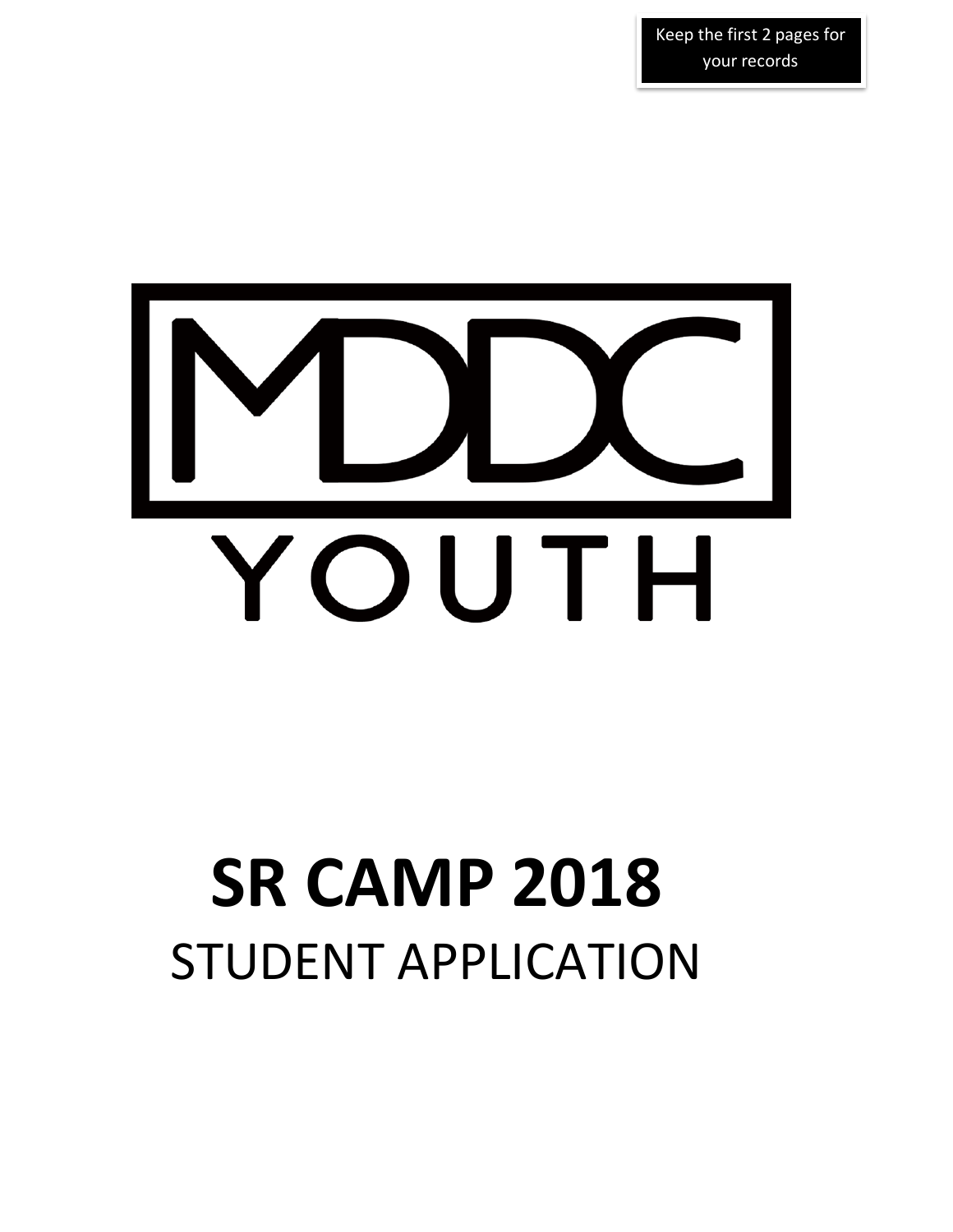# **Application for Maryland/DC District Senior Youth Camp June 25-29, 2018 Ages: 13–19 years old**

Dear Parent/Guardian (and/or Young Person):

Greetings in the wonderful Name of Jesus .... Summer Youth Camp will soon be upon us!

We are excited this year to be joined by Pastor David McGovern. In 2013, Bro McGovern followed the call of God and planted Angeles church in one of the world's largest and most diverse cities, Los Angeles. For many years Bro McGovern has been able to minister to students through serving on the local and district level. Many students and young adults have been impacted by his ministry at camps and conferences across this country including North American Youth Congress. His passion for reaching the lost and seeing this generation answer the call God will be impactful to all who are able to attend.

We are happy to report that our chosen campsite for this year is once again  $\dots$ 

#### **Roxbury Holiness Campground 13763 Cumberland Highway Orrstown, PA 17244**

Camp participants will be required to bring their own towels, washcloths, sheets, blankets, and pillows. In addition, they will be responsible for all personal grooming items like toothpaste, soap, shampoo, deodorant, etc. The district or the campground will not provide these items.

For further information please contact Drew Keatts, Youth Secretary, Maryland/DC Youth Department by email: drew.je.keatts@gmail.com; or phone: (443) 995-8046.

| <b>Camp Application Deadlines*</b> | Pricing:                            |
|------------------------------------|-------------------------------------|
| April 1-May 27                     | \$160.00 cash, check or money order |
| May 27-June 17                     | \$170.00 cash, check or money order |
| After June 17 (at-the-door)        | \$180.00 cash or money order ONLY   |

\*Registration fees must be sent with the application form. All mailed forms must be postmarked by June 16th. No personal checks will be accepted at the door. We will not be accepting personal *checks or mailed registrations after June 17th. Prior to June 17, make checks payable to:* 

> **Maryland/DC Youth Department c/o Drew Keatts, Youth Secretary 5644 Whitby Road Baltimore, MD 21206**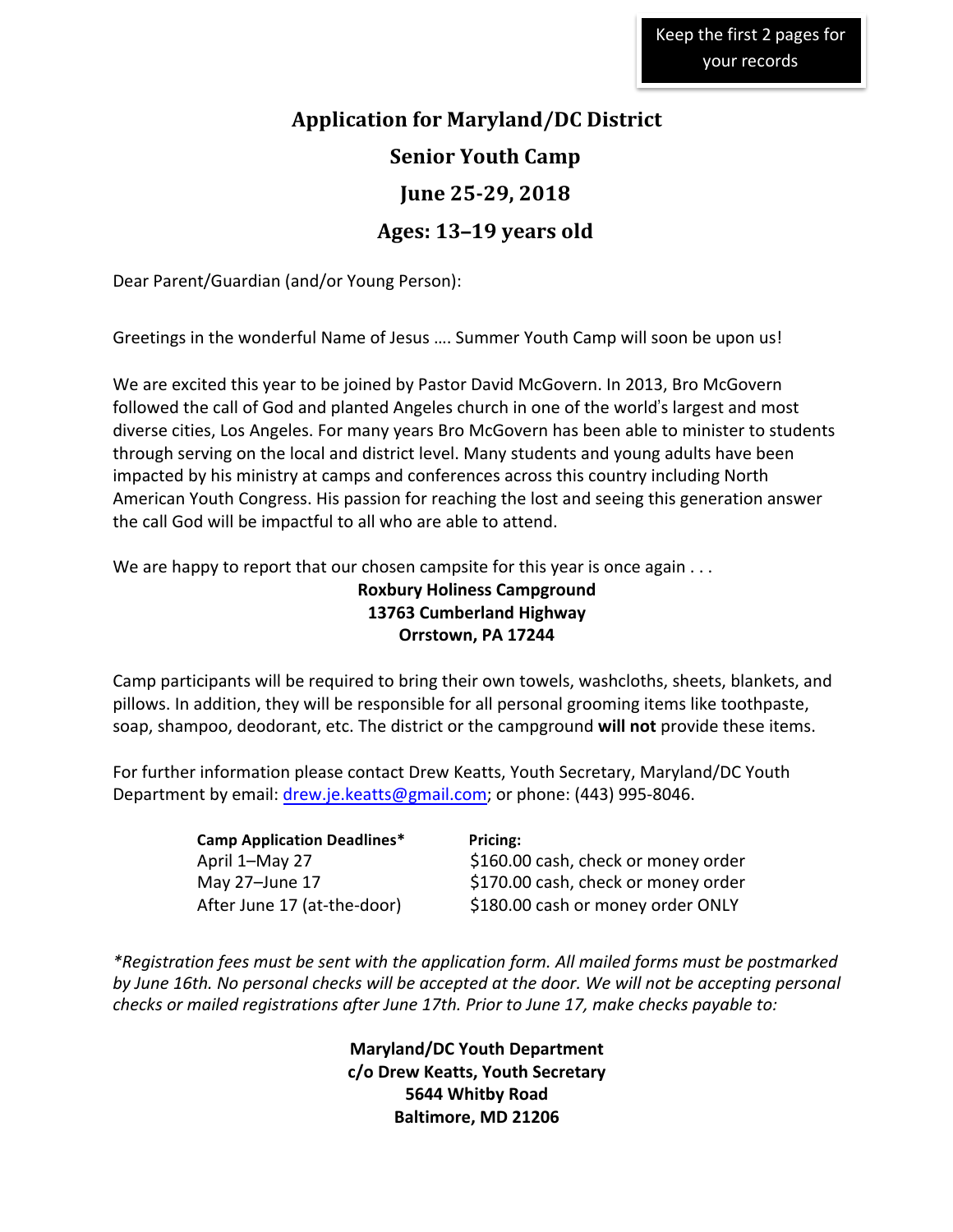Camp Rules—All campers and their parent or guardian must sign the Youth Camp Rules (attached). By signing the rules, you are committing to follow the rules as they are stated.

Required signatures are as follows:

- $\circ$  Each camper MUST sign and print his or her name
- $\circ$  Each camper MUST have a parent or guardian sign his/her name (below)
- $\circ$  Each camper MUST have a UPCI pastor sign his name (below)

#### **Important Camp Dates/Times**

#### **Monday, June 25**

- 12:00 p.m.—Registration (All campers must go through registration and dorm assignment.)
- 4:00 p.m.—Camper Orientation (Campers and staff must attend.)

#### **Friday, June 29**

• 1:00 p.m.—Campground departure. No camper will be permitted to leave the campground until his or her dorm has passed a complete walkthrough and cleared by a camp counselor. ALL CAMPERS MUST BE OFF THE CAMPGROUND NO LATER THAN FRIDAY BY 1:00 PM.

God bless you and we hope to see your young person at camp!

For the youth of today and leaders of tomorrow,

**James Barnes I Youth President MD/DC Youth Department**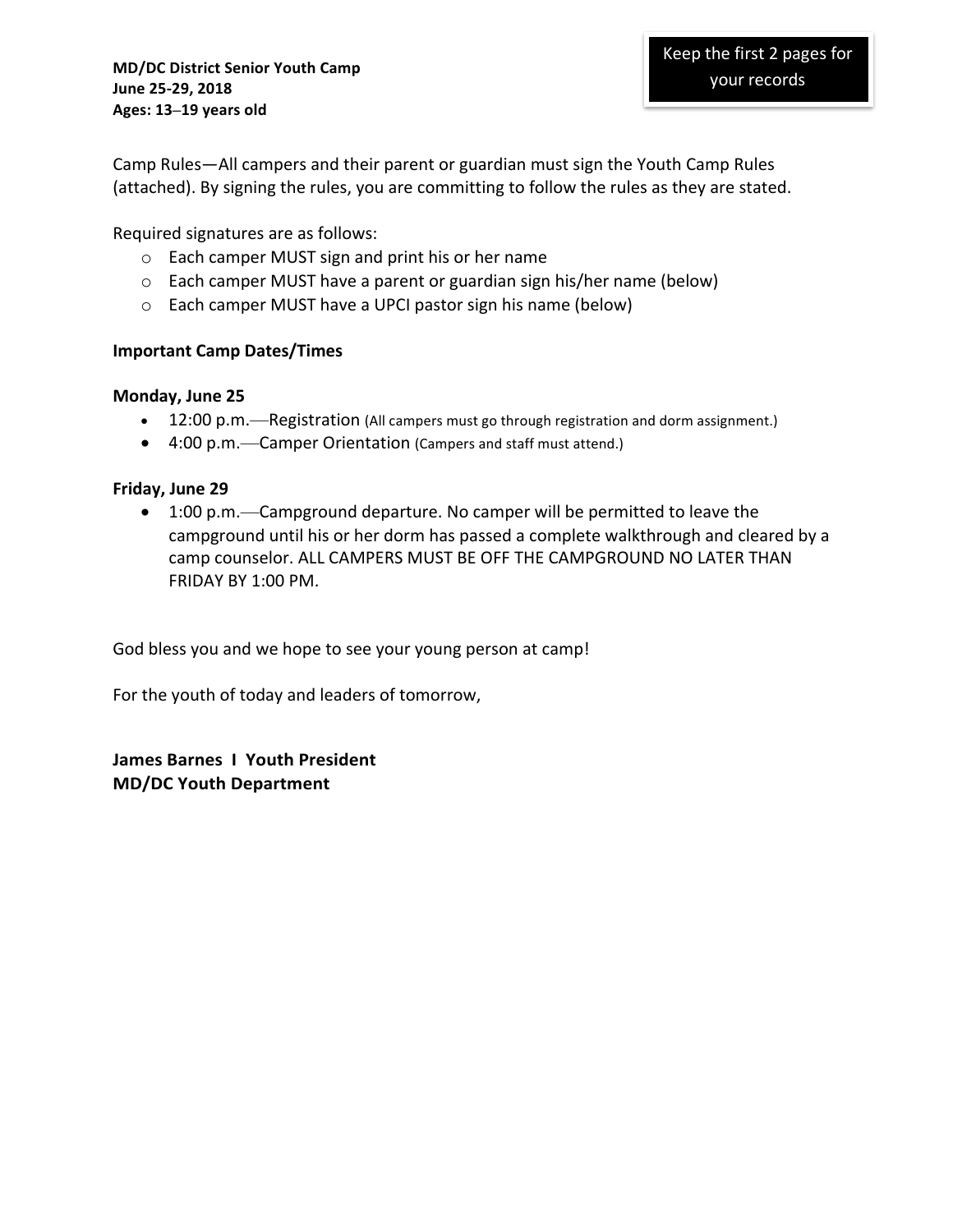## Camper Application

|                                                                                                                | Please fill out one (1) application per camper. Please write legibly.                                           |                          |
|----------------------------------------------------------------------------------------------------------------|-----------------------------------------------------------------------------------------------------------------|--------------------------|
|                                                                                                                |                                                                                                                 |                          |
| <b>Camper's Information</b>                                                                                    |                                                                                                                 |                          |
|                                                                                                                |                                                                                                                 |                          |
|                                                                                                                | Female<br>Male                                                                                                  |                          |
|                                                                                                                |                                                                                                                 |                          |
|                                                                                                                |                                                                                                                 |                          |
|                                                                                                                |                                                                                                                 |                          |
| Home number: ___________________________________Cell number: ____________________                              |                                                                                                                 |                          |
|                                                                                                                |                                                                                                                 |                          |
| Parent/Guardian's Information (Only fill out information that is different from camper information.)           |                                                                                                                 |                          |
|                                                                                                                |                                                                                                                 |                          |
|                                                                                                                |                                                                                                                 |                          |
|                                                                                                                | (Please include house and/or apt. number)                                                                       |                          |
|                                                                                                                |                                                                                                                 |                          |
|                                                                                                                |                                                                                                                 |                          |
|                                                                                                                |                                                                                                                 |                          |
| <b>Church Information</b>                                                                                      |                                                                                                                 |                          |
| Church Name: 1988 Church Name: 1988 Church Name: 1988 Church Name: 1988 Church Name: 1988 Church Name: 1988 Ch |                                                                                                                 | Pastor: National Pastor: |
|                                                                                                                |                                                                                                                 |                          |
|                                                                                                                | State: and the state of the state of the state of the state of the state of the state of the state of the state |                          |

Parent/Guardian Statement:Physicians and/or hospital may not treat minors without a signed statement of permission from the parent or guardian. Your signature below gives this permission. Your signature is voluntary. In an *emergency, you will be notified immediately.*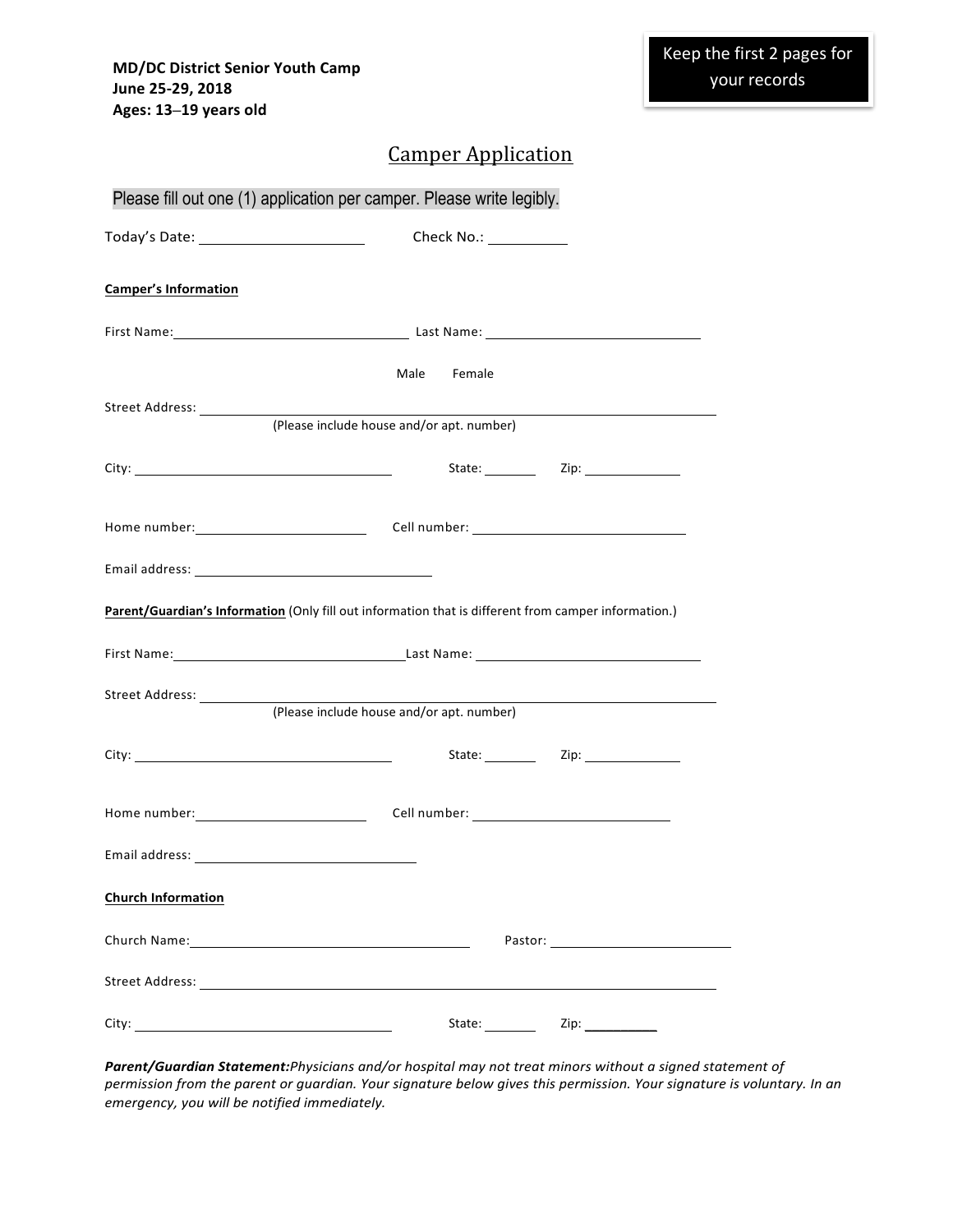| <b>MD/DC District Senior Youth Camp</b> |
|-----------------------------------------|
| June 25-29, 2018                        |
| Ages: 13-19 years old                   |

| <b>Insurance Information</b>                                                                                                |                                                                                                                                                                                                                                                           |  |
|-----------------------------------------------------------------------------------------------------------------------------|-----------------------------------------------------------------------------------------------------------------------------------------------------------------------------------------------------------------------------------------------------------|--|
| Name of Insurance Company: Name of Insurance Company: Name of Insurance Company:                                            |                                                                                                                                                                                                                                                           |  |
|                                                                                                                             |                                                                                                                                                                                                                                                           |  |
|                                                                                                                             | Please provide any medical history and/or problems as follows: (this includes: allergies, medications, food, bee stings, etc.)                                                                                                                            |  |
|                                                                                                                             |                                                                                                                                                                                                                                                           |  |
|                                                                                                                             |                                                                                                                                                                                                                                                           |  |
| The following medications must be administered:                                                                             |                                                                                                                                                                                                                                                           |  |
| <u> 1989 - Johann Barn, mars and de Branch Barn, mars and de Branch Barn, mars and de Branch Barn, mars and de Br</u><br>1. |                                                                                                                                                                                                                                                           |  |
| 2.                                                                                                                          |                                                                                                                                                                                                                                                           |  |
| 3.                                                                                                                          |                                                                                                                                                                                                                                                           |  |
| <b>Emergency Contact Information</b>                                                                                        |                                                                                                                                                                                                                                                           |  |
|                                                                                                                             | In the event of an emergency, I authorize MD/DC Youth Committee and its appointees for the purposes of Senior Youth Camp                                                                                                                                  |  |
| 2018 to contact the following person(s):                                                                                    |                                                                                                                                                                                                                                                           |  |
|                                                                                                                             |                                                                                                                                                                                                                                                           |  |
|                                                                                                                             |                                                                                                                                                                                                                                                           |  |
|                                                                                                                             |                                                                                                                                                                                                                                                           |  |
|                                                                                                                             |                                                                                                                                                                                                                                                           |  |
| (Parent's Signature)                                                                                                        | (Date)                                                                                                                                                                                                                                                    |  |
| (Camper's Signature)                                                                                                        | (Date)                                                                                                                                                                                                                                                    |  |
|                                                                                                                             |                                                                                                                                                                                                                                                           |  |
|                                                                                                                             | By signing this form (camper/parent), you are acknowledging that you have read the camp rules thoroughly, and<br>that you hereby accept those rules and will obey those rules<br>*******************                                                      |  |
| form and recommends this student to attend camp.                                                                            | No one will be registered without the signature of his/her pastor. If the pastor is not a member of the United Pentecostal<br>Church (UPC), then the closet UPC pastor must sign this application. The pastor's signature signifies that he has read this |  |
| (Signing Pastor's Printed Name)                                                                                             |                                                                                                                                                                                                                                                           |  |
| (Pastor's Signature)                                                                                                        | (Date)                                                                                                                                                                                                                                                    |  |
| Church Name: __                                                                                                             | _Pastor's phone number: _                                                                                                                                                                                                                                 |  |